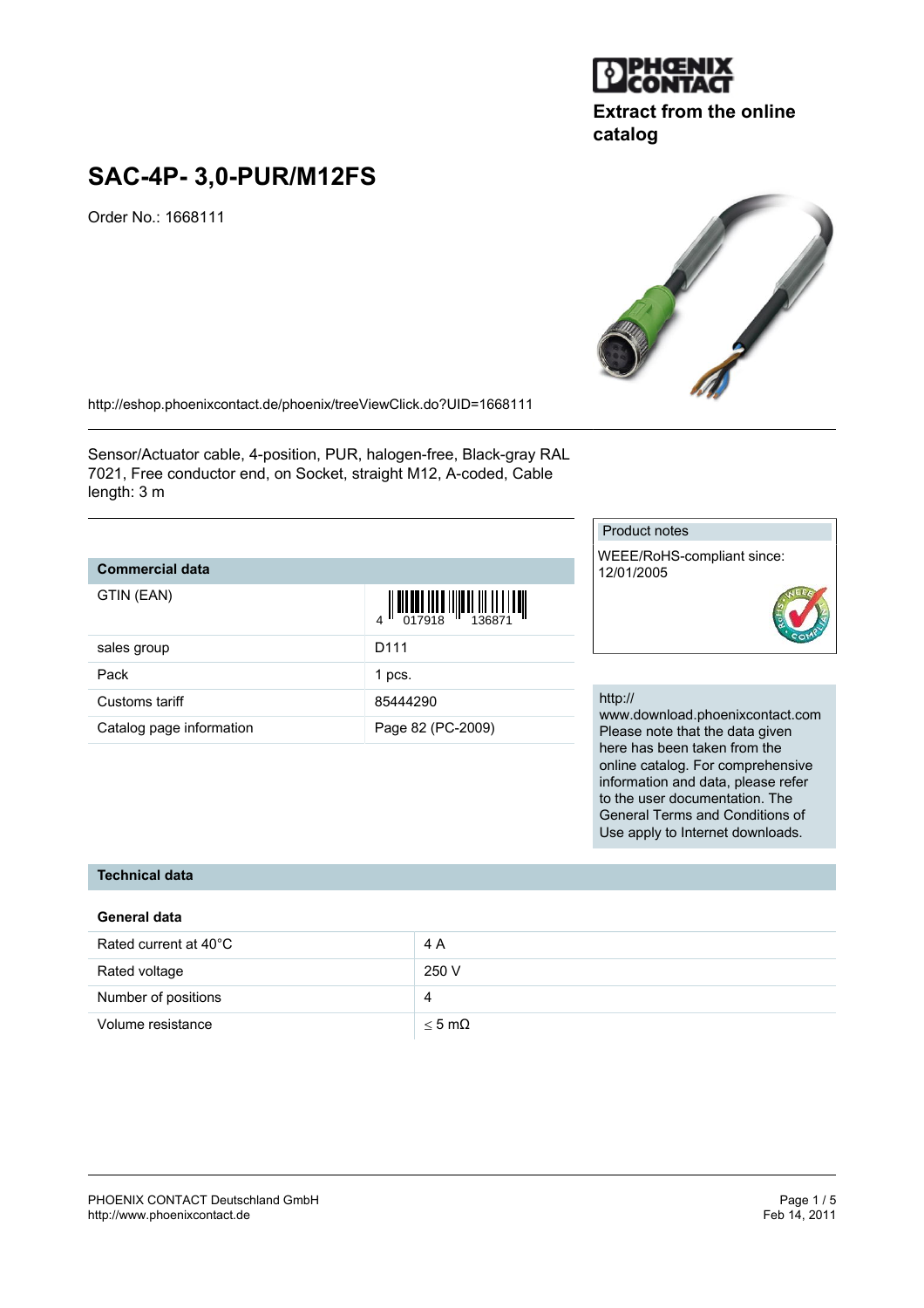| Insulation resistance                      | $>$ 100 MQ                                        |
|--------------------------------------------|---------------------------------------------------|
| Length of cable                            | 3 m                                               |
| Stripping length of the free conductor end | 50 mm                                             |
| Ambient temperature (operation)            | -25 °C  90 °C (Male connector / female connector) |

#### **General characteristics**

| Standards/regulations       | M12 connector IEC 61076-2-101               |
|-----------------------------|---------------------------------------------|
| Coding                      | A - standard                                |
| Surge voltage category      | Ш                                           |
| Pollution degree            | 3                                           |
| Degree of protection        | IP65/IP68/IP69K                             |
| Insertion/withdrawal cycles | >100                                        |
| Contact material            | CuSn                                        |
| Contact surface material    | Ni/Au                                       |
| Contact carrier material    | <b>TPU GF</b>                               |
| Material of grip body       | TPU, hardly inflammable, self-extinguishing |
| Material, knurls            | Zinc die-cast, (nickel-plated)              |
| Sealing material            | <b>NBR</b>                                  |
| Status display              | No                                          |

## **Conductor data**

| Cable type                         | PUR halogen-free black             |
|------------------------------------|------------------------------------|
| Cable type (abbreviation)          | <b>PUR</b>                         |
| Cable abbreviation                 | Li9Y11Y-HF                         |
| Conductor cross section            | $0.34 \text{ mm}^2$                |
| AWG signal line                    | 22                                 |
| Conductor structure signal line    | 42x 0.10 mm                        |
| Core diameter including insulation | 1.27 mm $\pm 0.02$ mm              |
| Thickness, insulation              | $\geq$ 0.21 mm (Core insulation)   |
|                                    | $\geq$ 0.8 mm (Outer cable sheath) |
| External cable diameter            | 4.7 mm $\pm 0.15$ mm               |
| Wire colors                        | Black, brown, blue, white          |
| External sheath, color             | Black-gray RAL 7021                |
| Insulation resistance              | $>$ 100 MΩ*km                      |
| Conductor resistance               | $\leq$ 58 $\Omega$ /km (at 20°C)   |
| Nominal voltage, conductor         | $<$ 300 V                          |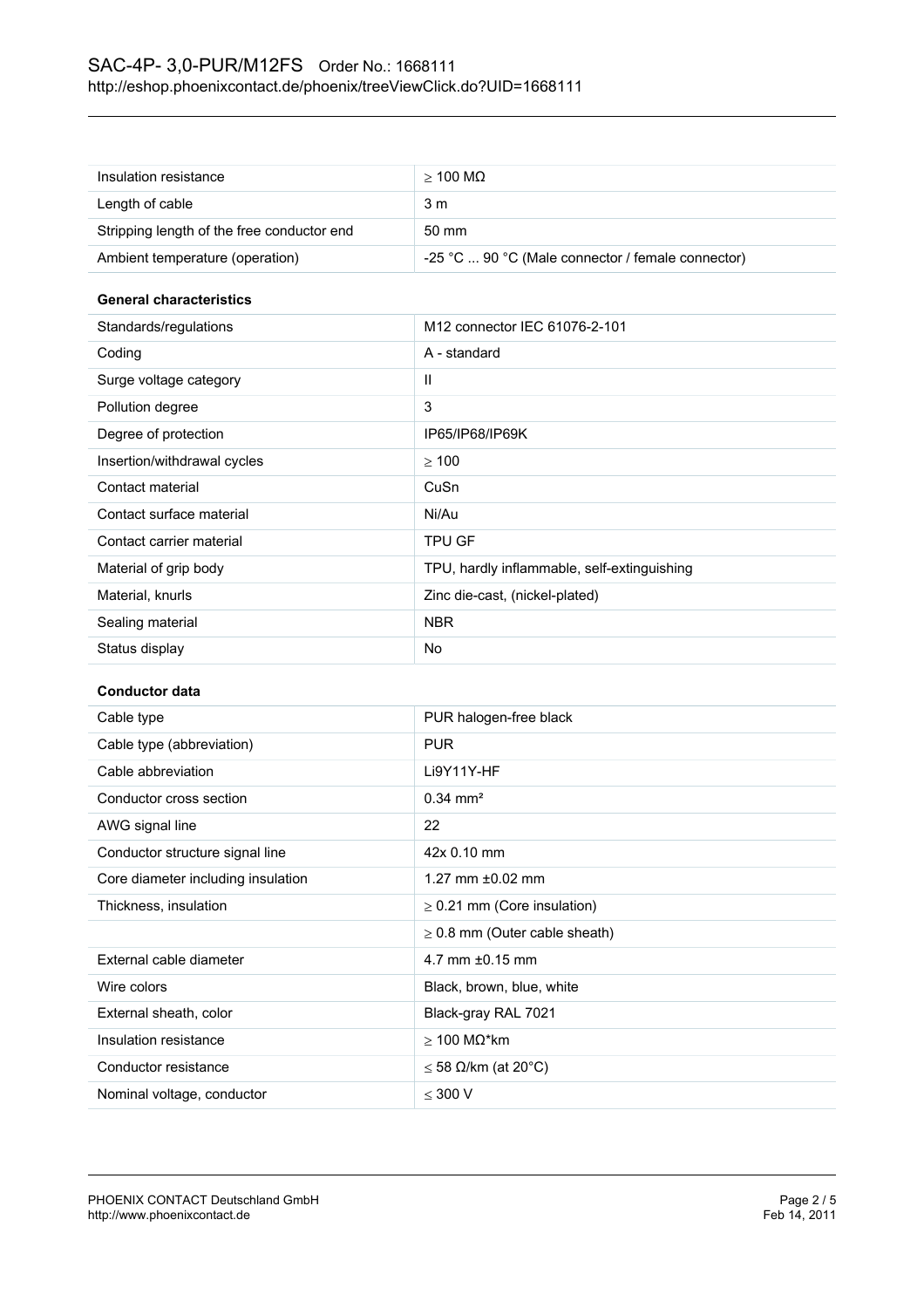| Test voltage, conductor                       | $>$ 3000 V                                                             |
|-----------------------------------------------|------------------------------------------------------------------------|
| Overall twist                                 | 4 wires, twisted                                                       |
| Length of twist, overall twist                | 49.5 mm                                                                |
| Outer sheath, material                        | <b>PUR</b>                                                             |
| Material conductor insulation                 | PP                                                                     |
| Conductor material                            | Bare Cu litz wires                                                     |
| Cable weight                                  | 30 kg/km                                                               |
| Smallest bending radius, fixed installation   | 23.5 mm                                                                |
| Smallest bending radius, movable installation | 47 mm                                                                  |
| Number of bending cycles                      | 4000000                                                                |
| Bending radius                                | 47 mm                                                                  |
| Traversing path                               | 10 <sub>m</sub>                                                        |
| Traversing rate                               | $3 \, \text{m/s}$                                                      |
| Acceleration                                  | $10 \text{ m/s}^2$                                                     |
| Ambient temperature (operation)               | -40 °C  80 °C (cable, fixed installation)                              |
|                                               | -25 °C  80 °C (cable, flexible installation)                           |
| Special properties                            | Flexible cable conduit capable                                         |
|                                               | Silicone-free                                                          |
|                                               | Free of substances which would hinder coating with paint or<br>varnish |
| Flame resistance                              | in accordance with DIN UL-Style 20549                                  |
|                                               | in accordance with FT1 as per UL 758                                   |
| Halogen-free                                  | in accordance with DIN VDE 0472 part 815                               |
|                                               | in accordance with DIN EN 50267-2-1                                    |
| Resistance to oil                             | in accordance with DIN EN 60811-2-1                                    |
| Other resistance                              | Highly resistant to acids, alkaline solutions and solvents             |
|                                               | hydrolysis and microbe resistant                                       |

## **Certificates / Approvals**





Certification CUL Listed, GOST, UL Listed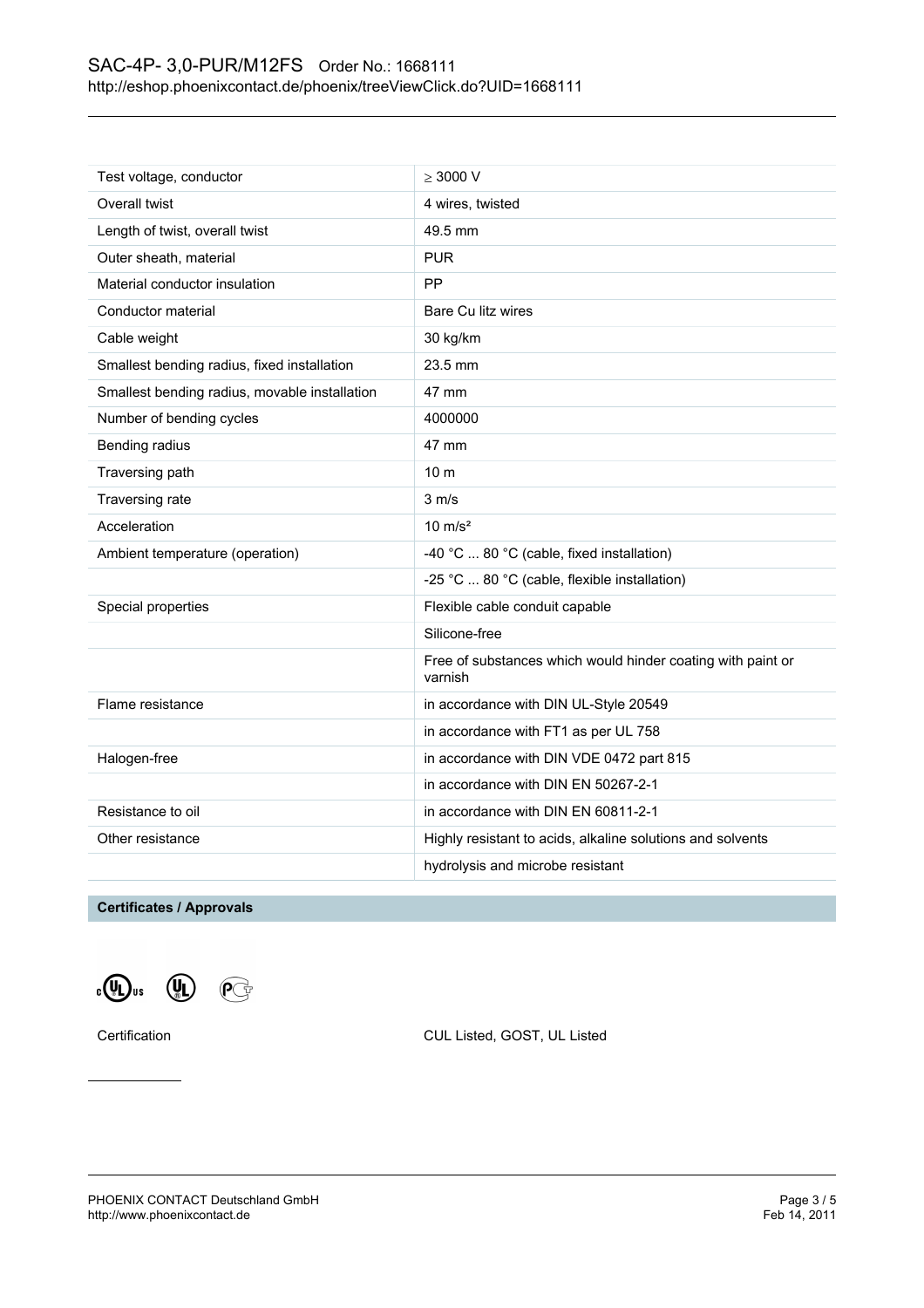#### **Diagrams/Drawings**

Dimensioned drawing



M12 x 1 female connector, straight

#### Circuit diagram



Contact assignment of the M12 plug and the M12 socket

#### Schematic diagram



Pin assignment M12 socket, 4-pos., A-coded, view female side